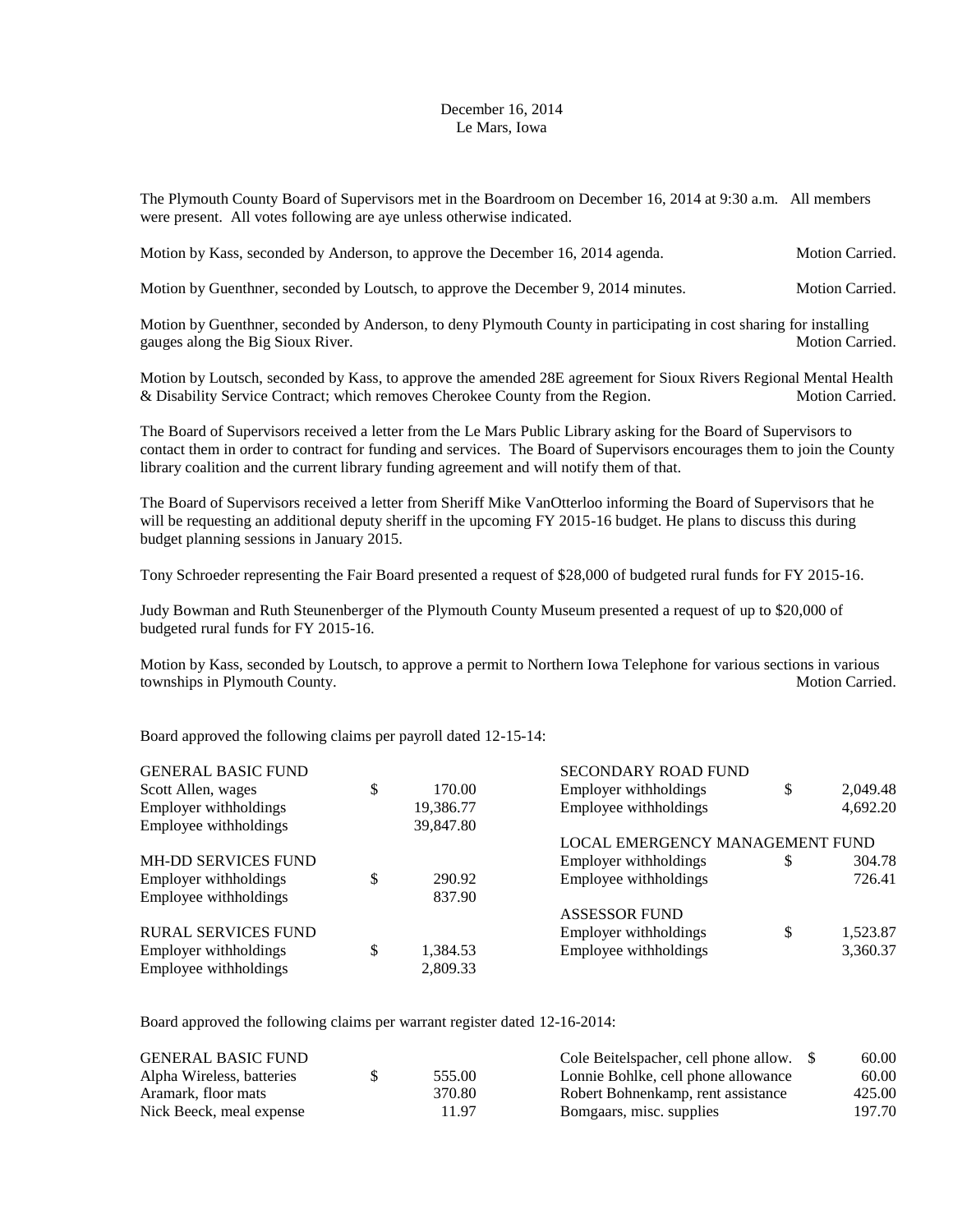| Bomgar Corp, license                                             | \$<br>1,797.00     | \$<br>2,990.55<br>Sapp Bros, fuel                      |
|------------------------------------------------------------------|--------------------|--------------------------------------------------------|
| Branum Oil, repairs                                              | 417.46             | Sherri's Auto Ranch, battery<br>154.00                 |
| Car-Go Express, fuel                                             | 261.29             | Sioux City Journal, subscription<br>176.26             |
| Century Link, phone service                                      | 58.97              | Sioux Co Sheriff, services<br>51.72                    |
| Crittenton Center, juvenile shelter care                         | 1,817.01           | Sioux Sales, uniforms<br>625.76                        |
| CWD, food supplies                                               | 1,321.29           | Shelly Sitzmann, courthouse supplies<br>109.13         |
| Dean Foods, supplies                                             | 94.04              | Solutions, W2s & envelopes<br>49.79                    |
| Victoria DeVos, misc. reimbursements                             | 152.47             | Sooland Bobcat, filter<br>49.88                        |
| Dirks Hardware, supplies                                         | 33.10              | 64.50<br>Star Energy, propane refill                   |
| Diana Dowhower, supplies                                         | 35.10              | Storey Kenworthy, checks<br>226.38                     |
| Fastenal, jail supplies                                          | 222.03             | Susemihl's, vehicle maintenance<br>43.20               |
| Stacey Feldman, meal expense                                     | 13.21              | The Glass Shack, repairs<br>623.16                     |
| Floyd Valley Hospital, public hlth nursing 30,046.31             |                    | Titan Machinery, fuel filter<br>5.55                   |
| Frontier, phone                                                  | 126.36             | 351.57<br>Total Sales, repairs                         |
| Glenn's Copier, supplies                                         | 270.48             | U.S. Cellular, cell phone service<br>369.30            |
| Jolynn Goodchild, cell phone/meeting exp.                        | 93.12              | USIC, locating service<br>202.92                       |
| Govconnection, power supply                                      | 352.74             | Van's Sanitation, garbage pickup<br>110.24             |
| Trish Hanno, cleaning services                                   | 1,400.00           | Verizon, cell phone service<br>601.96                  |
| Hardware Hank, supplies                                          | 50.32              | Wagner Auto, supplies<br>110.32                        |
| Holiday Inn, lodging                                             | 185.92             | Woodbury Co Sheriff, service<br>20.01                  |
| Indoff, office supplies                                          | 24.26              | World Data, '15 vehicle manuals<br>300.00              |
| Iowa Law Enforce. Academy, schooling                             | 320.00             |                                                        |
| Iowa One Call, locates                                           | 33.30              | <b>MH-DD SERVICES FUND</b>                             |
| ISAC, meeting registrations                                      | 260.00             | Dean & Associates, diagnostic eval. \$<br>300.00       |
| I.S.C.I.A., conference registration                              | 150.00             | Life Skills Training, sheltered workshop<br>4,694.78   |
| ISU Extension, pesticide renewal                                 | 45.00              | Mallard View, comm. based settings<br>1,263.90         |
| Jack's Uniforms, uniforms                                        | 1,004.80           | 59.34<br>Sharon Nieman, mileage                        |
| Joba's, office supplies                                          | 55.46              | Plains Area Mental Hlth, outpatient services<br>390.00 |
| Krista Koster, mapping                                           | 520.00             | Ply Co Sheriff, transports<br>235.80                   |
| City of LeMars, water                                            | 322.79             | Pride Group, supported comm. living<br>17,926.34       |
| LeMars Chamber, membership                                       | 90.00              | Sioux Co Comm. Services, supplies<br>754.15            |
| LeMars Daily Sentinel, publications                              | 550.62             | Sioux Rivers Reg. MHDS, budget<br>602,080.00           |
| LeMars Family Pharmacy, inmate meds                              | 940.43             |                                                        |
| LeMars Pack 'N Ship, shipping                                    | 19.28              | <b>RURAL SERVICES BASIC FUND</b>                       |
| LeMars Postmaster, postage                                       | 170.00             | 75.00<br>Iowa DNR, well permit fees                    |
| L3 Communications, equipment                                     | 4,945.00           | Ply Co Solid Waste, assessment/hauling<br>15,366.29    |
| Menards, supplies                                                | 438.72             |                                                        |
| Mercy Business Health, nursing contract                          | 538.00             | <b>LOCAL OPTION SALES TAX FUND</b>                     |
| MidAmerican Energy, utilities                                    | 5,057.46           | Higman Sand, boat ramp rip rap<br>\$<br>438.00         |
| Moville Record, publications                                     | 158.43             | Sioux City Foundry, boat ramp rebar<br>867.00          |
| Mr. Muffler, tires, wiring, repairs                              | 1,103.08           |                                                        |
| O.C. Sanitation, garbage pickup                                  | 114.40             | VETERAN AFFAIRS CO. GRANT FUND                         |
| Office Elements, copier contracts                                | 22.74              | Glenn's Copier, toner<br>\$<br>78.99                   |
| Old School Sign, boat decal                                      | 25.68              | Perkins, office supplies<br>2.99                       |
|                                                                  | 110.27             | Wayne Thieman, postage<br>12.55                        |
| Shawn Olson, power strip, wall mount<br>Perkins, office supplies | 480.96             |                                                        |
| Connie Pick, meal expense                                        |                    | CO. ATTORNEY COLLECT. INCENTIVE FUND                   |
|                                                                  | 9.58<br>11,535.35  | Shield Technology, Shieldware license \$<br>1,500.00   |
| Ply Co Board of Health, pass thru grant                          |                    |                                                        |
| Ply Co Sheriff, transports                                       | 2,284.82<br>606.91 | SECONDARY ROAD FUND                                    |
| Ply Co Treasurer, flex benefits reimb.                           |                    |                                                        |
| Premier Comm, cable, phone                                       | 1,091.10           | A & M Laundry, floor mats<br>\$<br>87.00               |
| Presto-X-Co, pest control                                        | 109.27             | City of Akron, utilities<br>84.78                      |
| Primebank, file charge                                           | 19.50              | Akron Hometowner, publications<br>47.51                |
| Darin Raymond, cell phone allowances                             | 260.00             | Arnold Motor, parts<br>190.55                          |
| Remsen Bell, publications                                        | 259.30             | Barwick Implement, grease<br>8.65                      |
| Robert E. Nipp Conserv., rent assistance                         | 400.00             | Baseline Equipment, equipment<br>277.00                |
| Sam's Club, membership fee                                       | 135.00             | Bomgaars, parts<br>349.67                              |

| Sapp Bros, fuel                              | \$<br>2,990.55 |
|----------------------------------------------|----------------|
| Sherri's Auto Ranch, battery                 | 154.00         |
| Sioux City Journal, subscription             | 176.26         |
| Sioux Co Sheriff, services                   | 51.72          |
| Sioux Sales, uniforms                        | 625.76         |
| Shelly Sitzmann, courthouse supplies         | 109.13         |
| Solutions, W2s & envelopes                   | 49.79          |
| Sooland Bobcat, filter                       | 49.88          |
| Star Energy, propane refill                  | 64.50          |
| Storey Kenworthy, checks                     | 226.38         |
| Susemihl's, vehicle maintenance              | 43.20          |
| The Glass Shack, repairs                     | 623.16         |
| <b>Titan Machinery</b> , fuel filter         | 5.55           |
| <b>Total Sales, repairs</b>                  | 351.57         |
| J.S. Cellular, cell phone service            | 369.30         |
| <b>JSIC</b> , locating service               | 202.92         |
| Van's Sanitation, garbage pickup             | 110.24         |
| Verizon, cell phone service                  | 601.96         |
| Wagner Auto, supplies                        | 110.32         |
| Woodbury Co Sheriff, service                 | 20.01          |
| World Data, '15 vehicle manuals              | 300.00         |
| <b>MH-DD SERVICES FUND</b>                   |                |
| Dean & Associates, diagnostic eval. \$       | 300.00         |
| Life Skills Training, sheltered workshop     | 4,694.78       |
| Mallard View, comm. based settings           | 1,263.90       |
| Sharon Nieman, mileage                       | 59.34          |
| Plains Area Mental Hlth, outpatient services | 390.00         |
| Ply Co Sheriff, transports                   | 235.80         |
| Pride Group, supported comm. living          | 17,926.34      |
| Sioux Co Comm. Services, supplies            | 754.15         |
| Sioux Rivers Reg. MHDS, budget               | 602,080.00     |
| RURAL SERVICES BASIC FUND                    |                |
| lowa DNR, well permit fees                   | \$<br>75.00    |
| Ply Co Solid Waste, assessment/hauling       | 15,366.29      |
| <b>LOCAL OPTION SALES TAX FUND</b>           |                |
| Higman Sand, boat ramp rip rap               | \$<br>438.00   |
| Sioux City Foundry, boat ramp rebar          | 867.00         |
|                                              |                |
| VETERAN AFFAIRS CO. GRANT FUND               |                |
| Glenn's Copier, toner                        | \$<br>78.99    |
| Perkins, office supplies                     | 2.99           |
| Wayne Thieman, postage                       | 12.55          |
| CO. ATTORNEY COLLECT. INCENTIVE FUND         |                |
| Shield Technology, Shieldware license \$     | 1,500.00       |
| <b>SECONDARY ROAD FUND</b>                   |                |
| A & M Laundry, floor mats                    | \$<br>87.00    |
| City of Akron, utilities                     | 84.78          |
| Akron Hometowner, publications               | 47.51          |
| Arnold Motor, parts                          | 190.55         |
| Barwick Implement, grease                    | 8.65           |
| Baseline Equipment, equipment                | 277.00         |
| Bomgaars, parts                              | 349.67         |
|                                              |                |